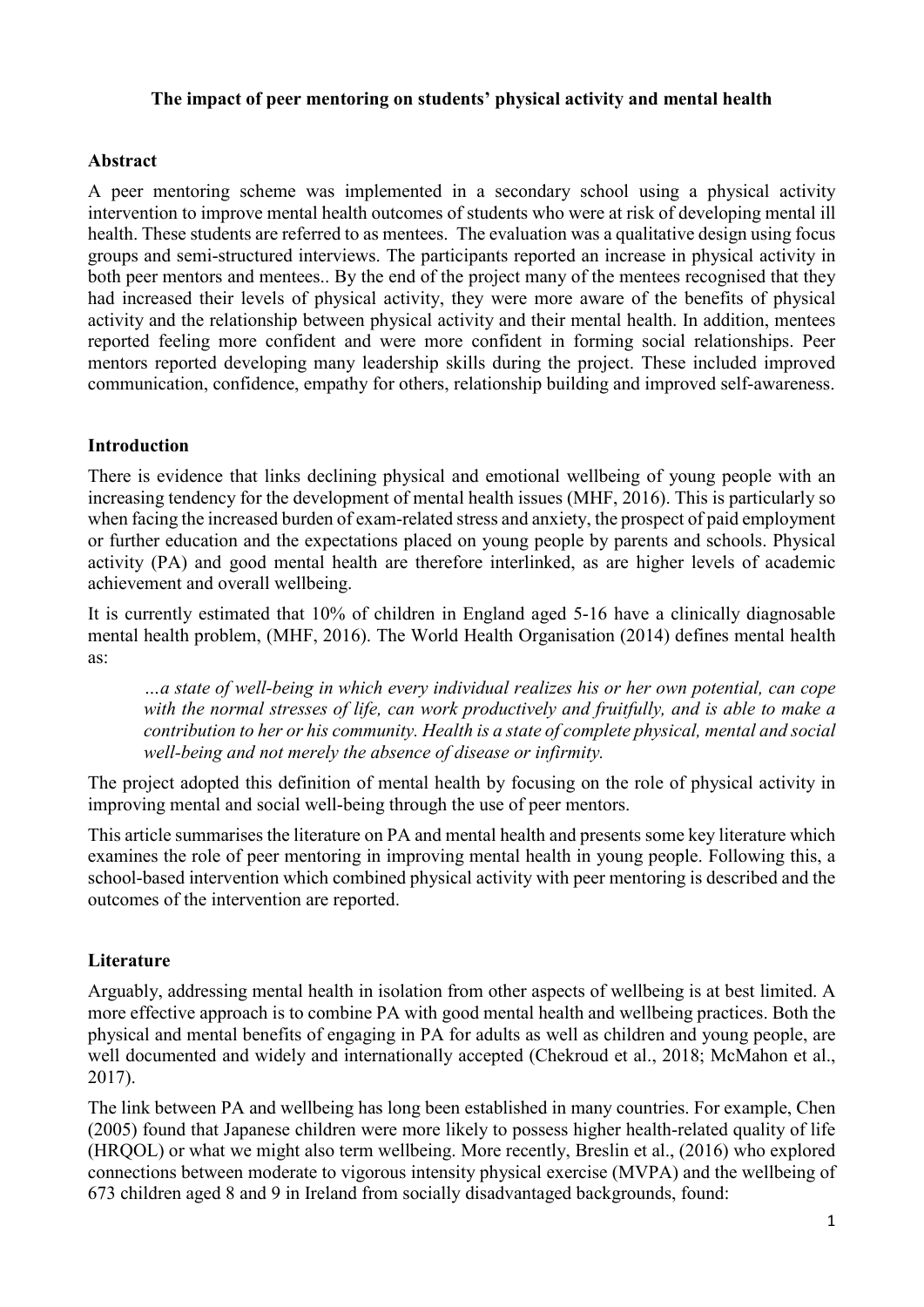*Children who met the MVPA guidelines had higher wellbeing scores than those children who did not. Specifically, every dimension of wellbeing was significantly associated with MVPA; physical wellbeing, psychological wellbeing, parent relations and autonomy, social support and school environment.* (Breslin et al., 2016: 12)

Further, McMahon et al., (2017: 120) in their study looking at European adolescence and PA concluded '…that moderately increasing activity in inactive adolescents could result in a meaningful improvement in well-being.' Much of the recent work in this area highlights the benefits of PA on children's wellbeing (Vella et al., 2016 and Tyler et al., 2016).

## *Peer mentoring and mental health*

Peer support is neither a new concept nor is it specific to the United Kingdom (UK). It was first employed in the United States in the 1970s, and it has been used in countries such as Canada and Australia since the 1980s. Peer support is now used widely in several countries across the world, including the UK, Italy, Spain, Finland, Japan, New Zealand, Saudi Arabia, Norway, the Netherlands and South Africa (Coleman et al., 2017). Research on its effectiveness is inconclusive, largely because a wide range of models exist, which are operationalised differently, and programmes are established to measure a variety of outcomes (Coleman et al., 2017). Programmes of peer support can range from one-to-one, group and online support. Whilst the evidence on the effectiveness of peermentoring schemes is largely inconclusive (Weare and Nind, 2011), research on the use of peer mentoring in PA demonstrates that it can improve outcomes (Smith and Petosa, 2016).

Structured peer mentoring programmes focus on skill-building across several sessions (Karcher and Hansen, 2014). Sessions are typically led by older peers who have demonstrated positive character traits such as: strong interpersonal skills; strength of character; empathy of others; the ability to be supportive and flexible; and to demonstrate a commitment to projects and people (Karcher, 2012). Peer mentors must be able to establish friendships, have good communication skills, strong listening skills and good problem-solving skills (Karcher, 2012). Structured peer mentoring provides mentees with opportunities to interact with others outside their immediate peer group (Smith and Petosa, 2016). It has been argued that:

*For adolescents lacking exercise self-efficacy, the social support, guidance, and role modelling provided through structured peer mentoring and the broader friendship social networks resulting from mentoring groups strengthens their personal beliefs about their own capacity to begin and ultimately sustain daily physical activity and exercise.* 

(Smith and Petosa, 2016, p.316)

Evidence suggests that while peer-mentoring programmes have been implemented to strengthen interpersonal connectedness between young people, their friends, and schools (Karcher, 2012), peer mentoring programmes are more effective when the mentors are not drawn from their immediate friendship group. It has been emphasised that peer mentors should be at least two years older than their assigned mentee; this age gap is important for maintaining boundaries in the relationship (Karcher, 2012).

According to Smith and Petosa (2016:316):

*Peer mentors provide personal support and guidance to these overcoming environmental, social, and psychological barriers, leading to improved adherence to physical activity and increased peer resources to sustain physical activity … Through structured peer mentoring, physical activity behaviour as a social norm is strengthened by connectedness with others who care about being physically active.* 

Literature suggests that peer mentoring is an effective tool to increase PA in young people. Studies have found that the use of trained peer mentors leads to increased PA and improved health outcomes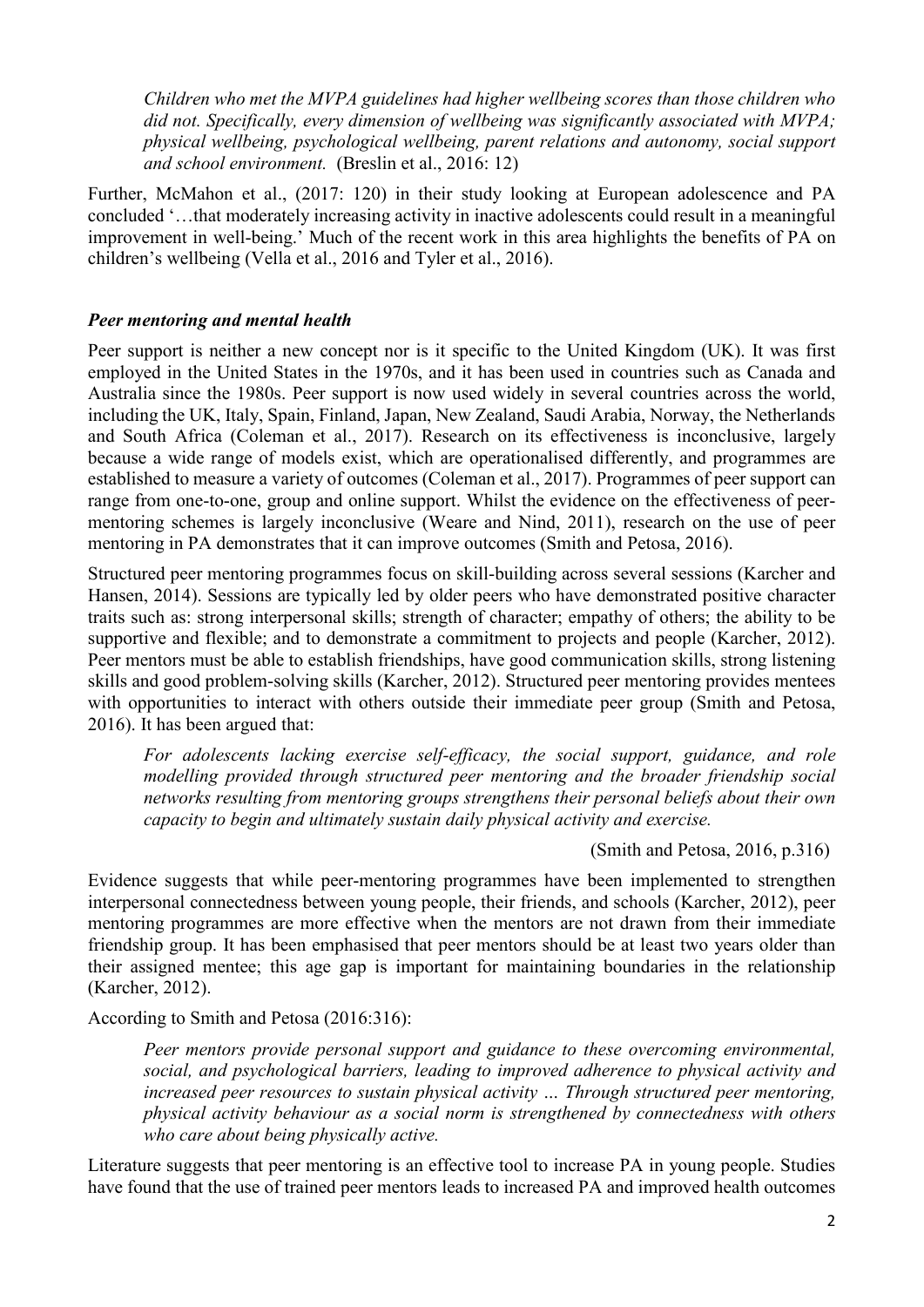in mentees, compared to teacher-led sessions (Smith, 2011; Smith and Holloman, 2013). In the study conducted by Smith and Holloman (2013), a randomised control trial was conducted which compared the effectiveness of peer-led sessions compared with teacher-led sessions. The peer-led group increased their PA behaviours, compared the teacher-led group, which resulted in no improved behavioural or health outcomes. Research has also demonstrated that peer mentoring improves both attitudes and self-efficacy towards PA (Smith, 2011).

Research also suggests that there are several key characteristics of effective peer support programmes, specifically those which focus on mental health and well-being. Firstly, commitment from the senior leadership team is essential (Houlston and Smith, 2009) to the success of programmes. Thus, where senior school leaders demonstrate a strategic commitment to improving mental health outcomes for young people, programmes are more likely to be effective. Secondly, the programme needs to be led and managed by a dedicated member of staff (James, 2011), who can monitor the quality of the programme, ensure that it is running smoothly and provide support to the peer mentors as well as the mentees. However, Cowie and Wallace (2000) and Smith and Watson (2004) have also highlighted that it is a risk for a scheme to rely on a single coordinator. Thirdly, peer-mentoring programmes are more likely to be effective if they are integrated into other school activities rather than being implemented separately (Weare, 2015). Finally, effective marketing of the scheme and celebration events for participants which include rewards can give the scheme status and overcome stigma (MBF, 2011).

Other aspects which make programmes effective have also been identified in the literature. The importance of investing funding into the scheme has been noted (Cowie and Wallace, 2000). Additionally, the benefits of developing schemes which have been co-produced with young people have been highlighted by Houlston and Smith (2009). The importance of monitoring and evaluating peer mentoring schemes has also been emphasised by Parsons et al., (2008) to support continual improvement of the scheme. In addition to providing structured training for peer mentors (Cowie and Hutson, 2005), it is important for scheme organisers to ensure that support is offered to peer mentors throughout the duration of programmes (James, 2011).

## **Methodology**

A peer mentoring scheme was implemented across secondary schools nationally in England during 2017-18. Peer Mentors were selected to lead small groups of younger peers (mentees) through engaging them in PA. They were required to complete a training session with an athlete coach. The peer mentors were recruited to the project based on their maturity and/or their experiences of mental ill health. The mentees were selected to participate in this intervention because they had been identified as having mental health needs. The evaluation adopted a qualitative design and data were gathered using focus groups with mentors and mentees and semi-structured interviews with teachers who led the intervention. Data were collected over a six-month period between February and July 2018.

## **Participants**

A total of 1,067 young people participated in the intervention; 346 peer mentors and 721 mentees. Peer mentors were more likely to be girls than boys (57% compared to 43%). 22% of peer mentors were also from Black, Asian and Minority Ethnic (BAME) groups. The peer mentors were aged between 15-18. The mentees were twice as likely than the peer mentors to have special educational needs and/or disabilities (44% compared to 22%). The mentees were aged between 12-14. In total 29 secondary schools from across England took part in the project. Some ran the project in the spring term, some in the summer term and some (at least three schools) ran it in both terms with two sets of young people.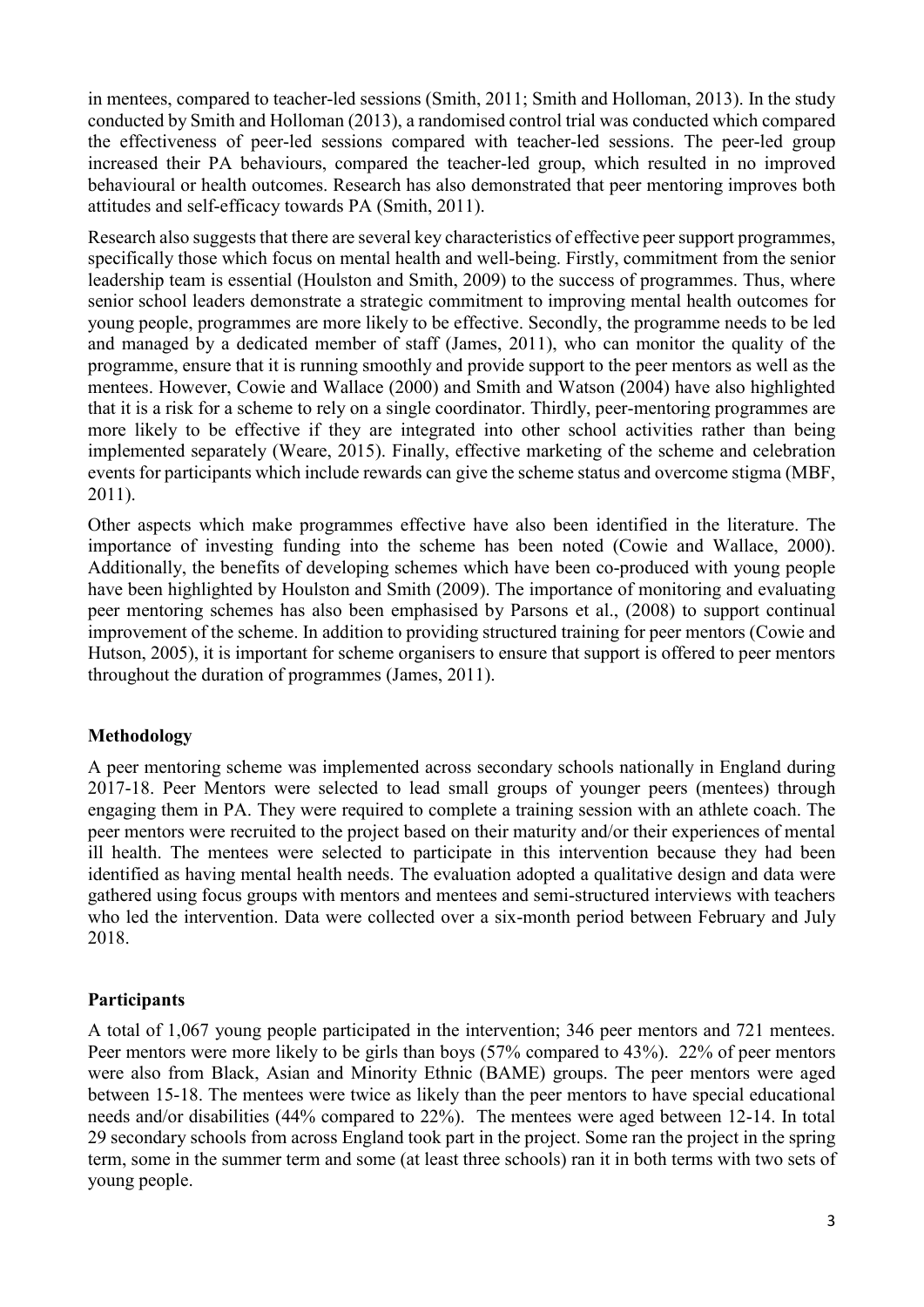### **Qualitative data collection**

Qualitative data were primarily collected from nine case study schools. Each school received two visits from a member of the evaluation team, one near the start of the project and one near the end. Each visit included interviews with peer mentors, mentees and the Wellbeing Champion. The case study schools were selected for geographical convenience; three were located in the East Midlands, three in the North East and three in the North West. Two focus groups were conducted in each school; one with the peer mentors and one with the mentees. In addition, the teacher who was responsible for leading the project was interviewed using a semi-structured interview. Interview schedules are shown in appendix 1. The focus groups and individual interviews are digitally recorded and transcribed. The transcripts were coded to identify key themes. Interviews were transcribed and analysed to identify key themes.

### **Research questions**

The evaluation sought to ascertain:

- What was the impact of the intervention on the mentees?
- What were the benefits (if any) to peer mentors?

### **Contribution**

Whilst studies have examined the relationship between physical activity and mental health and separate studies have examined the role of peer mentoring in mental health, this study combines the two by examining the role of peer mentoring in physical activity to support young people with mental ill health.

#### **Results**

The data indicate that the intervention had positive effects on both the mentees and the mentors. Mentors identified how it had led to increased confidence and the development of leadership skills and mentees reported increased social confidence. The themes resulting from the analysis are presented below.

## *Leadership*

The evidence suggests that for the majority of peer mentors taking part, the project had led to the development of leadership skills. Qualitative data from the focus groups revealed a range of benefits to peer mentors, including improved social confidence, empathy and the development of leadership skills:

*"It has helped me to talk to people more because I was not good at talking to people. I was not very good at talking to people at home this has helped to improve my confidence."* (Peer Mentor)

*"This is an amazing project to take part in that should be run across multiple year groups. It has not only helped me to develop my mentoring and leadership skills but has helped different year groups to integrate and connect in a positive way."* (Peer Mentor)

*"When I see their achievements, it gives me a bit of a buzz. I enjoy watching my group succeed."* (Peer Mentor)

*"I am enjoying being a coach. I have become better at making sure they follow my instructions by demonstrating a task and giving them clear instructions."* (Peer Mentor)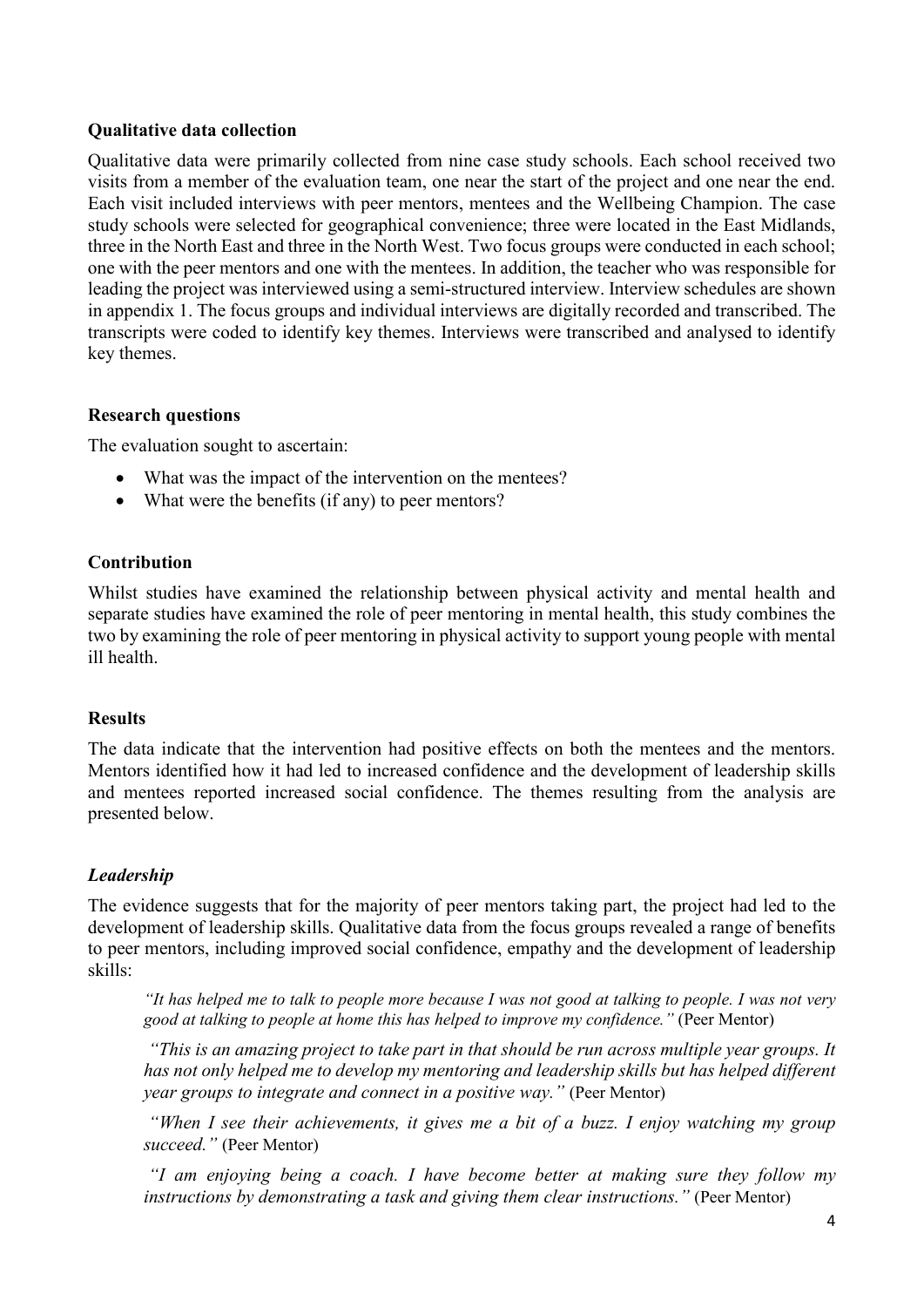Qualitative data from the interviews demonstrated that mentees had understood the role of physical activity in managing and supporting their own mental health:

*I feel so much better after doing physical activity that I have started to do a lot more of it. I enjoy it now a lot more than before the project. Sometimes, now when I feel sad I go for a walk or I go out on my bike and I feel a lot better. Before I just used to sit in my room and continue being sad."* (Mentee)

*I have realised that doing physical activity makes me happier. It lifts my mood. In the last few weeks since I have done this project I have started to do a lot more physical activity and I am happier. It stops me feeling stressed and worried.* (Mentee)

*Physical activity can make you feel better. If you feel bad about your body because you are fat, then you can do some physical activity, and this will make you feel better about your body.* (Mentee)

*When you are feeling lonely sport is good because you have to mix with other people and work as part of a team.* (Mentee)

### *Confidence*

It was evident through the focus groups with mentors and the semi structured interviews with lead teachers that confidence was one attribute that the intervention helped to develop in mentors and mentees. For mentors, they gained confidence in planning and organising activities, building relationships with others and managing behaviour. The mentors felt that they would benefit from this improved confidence in the future. The mentees felt more confident to try new activities and talk about their feelings with their mentors.

*I have seen them all grow in confidence and it is lovely to see this. The mentors are now developing the confidence to use their own initiative. The mentees are more confident to try out activities and are more willing to take risks.* (Lead Teacher)

*I intend to train to become a teacher. I am now confident in planning activities and managing behaviour and this has made me feel more confident about going to university for a teacher training interview.* (Peer Mentor)

#### *Mood*

The interviews and focus groups with the mentees and lead teachers demonstrated that the mentees felt happier as a result of the intervention and they had a better awareness of how to influence their own mood. Some talked about how their own self-concept had improved as a result of their participation:

*If I'm feeling sad, I now just go for a run or a walk. I sometimes play my music to take my mind off things but I don't just sit there feeling sorry for myself.* (Mentee)

*I used to feel sorry for myself a lot but now I know that I can achieve something. I am really pleased with myself and I know that I can be good at sport* now. (Mentee)

*I have seen a big difference in the mood of some of these mentors. They are generally happier around school and because of this their behaviour has improved and they are not getting into trouble.* (Lead Teacher)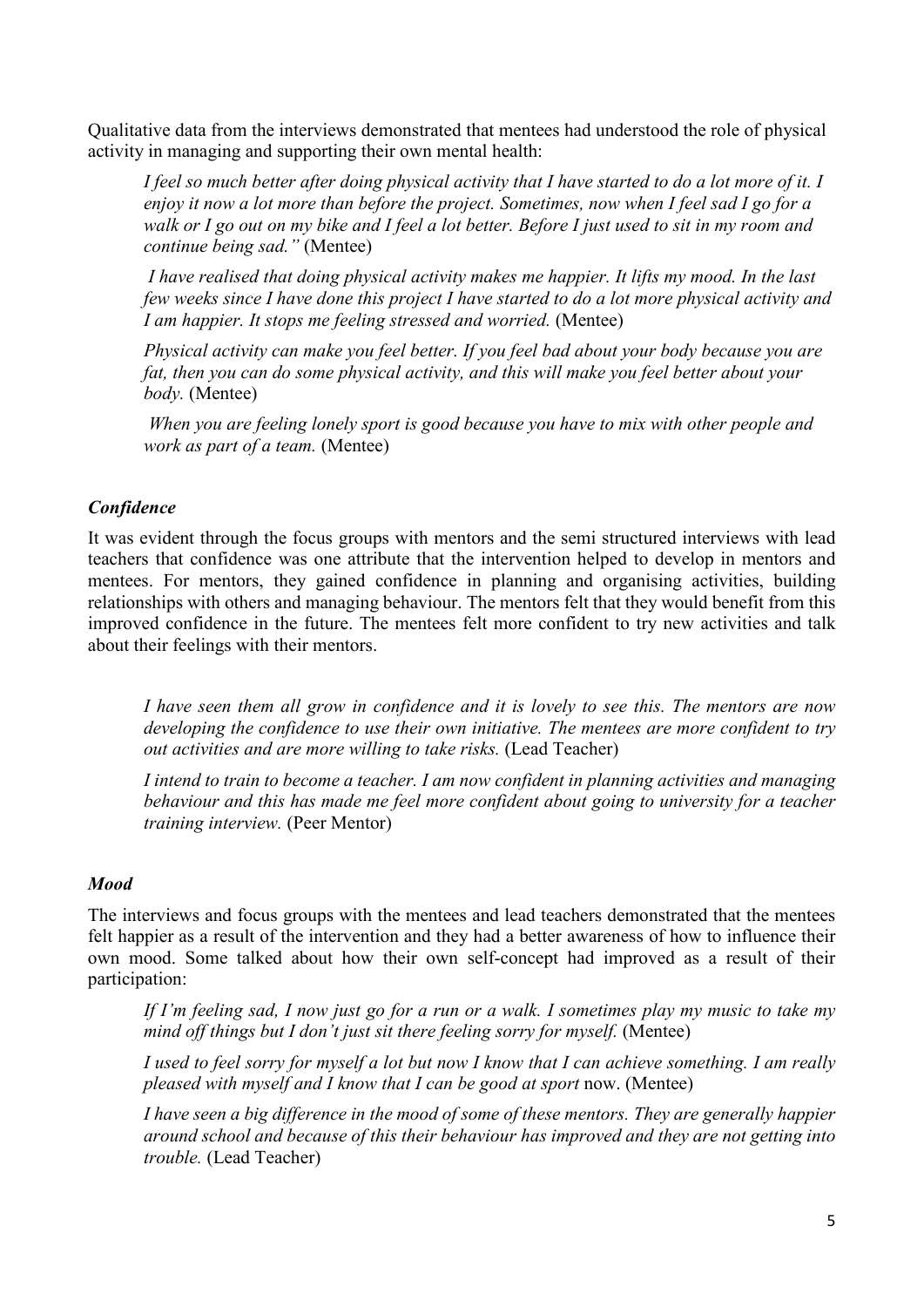# *Relationships*

The interviews and focus groups with the mentees and lead teachers indicated that they had become better at forming relationships as a result of the intervention:

*I have enjoyed being mentored by someone who is just a bit older than me. I have made new friends. Now I know loads of people but before I hardly knew anyone.* (Mentee)

*The mentees have really bonded with their group. They have developed friendships with people who they didn't know and some of them meet together outside of lessons and even after school.* (Lead Teacher)

# *Facilitators*

The lead teachers commented on the importance of the project being properly led and managed in the school and the necessity to gain 'buy-in' from other members of staff:

*This project has worked so well because I have been released from teaching. This has enabled me to plan and coordinate the project properly and to make sure that training sessions and meetings take place.* (Lead Teacher)

Some of the peer mentors also highlighted the importance of whole-school 'buy-in' to the project:

*We missed a few classes to attend training but luckily the teachers went through the work we had missed at another time so we didn't get behind*. (Peer Mentor)

# *Challenges*

The lead teachers identified several challenges which impacted on the project:

- Finding a mutually convenient time for peer mentors to meet to plan activities was challenging
- Delay in starting because the funding did not come through
- Teachers being reluctant to release peer mentors and mentees from timetabled classes
- The need for continued mentor training not being accounted for

## **Discussion**

The findings were consistent with the literature in that in schools which prioritised the scheme as part of whole school improvement the scheme was more successful. Where the senior leadership team was invested in the programme this resulted in the programme being more successful (Houlston and Smith, 2009). Where programmes were effectively led and managed by a dedicated member of staff who was able to monitor the quality of the programme, ensure that it was running smoothly and provide support to the peer mentors as well as the mentees, programmes were more effective (James, 2011). The training of the peer mentors was critical to the quality of the scheme and this resulted in increased PA and improved health outcomes in mentees (Smith, 2011; Smith and Holloman, 2013). The mentees in particular demonstrated improved attitudes and self-efficacy towards PA (Smith, 2011).

The project led to several benefits for peer mentors and mentees. The mentors developed leadership skills as a result of the autonomy they were given for planning and organising activities. However, initially, they needed greater support from the lead teacher to assist them in completing their role. Once they had gained confidence the support was gradually withdrawn to provide them with greater ownership of their work. It was clear that the peer mentors were responsible, highly committed and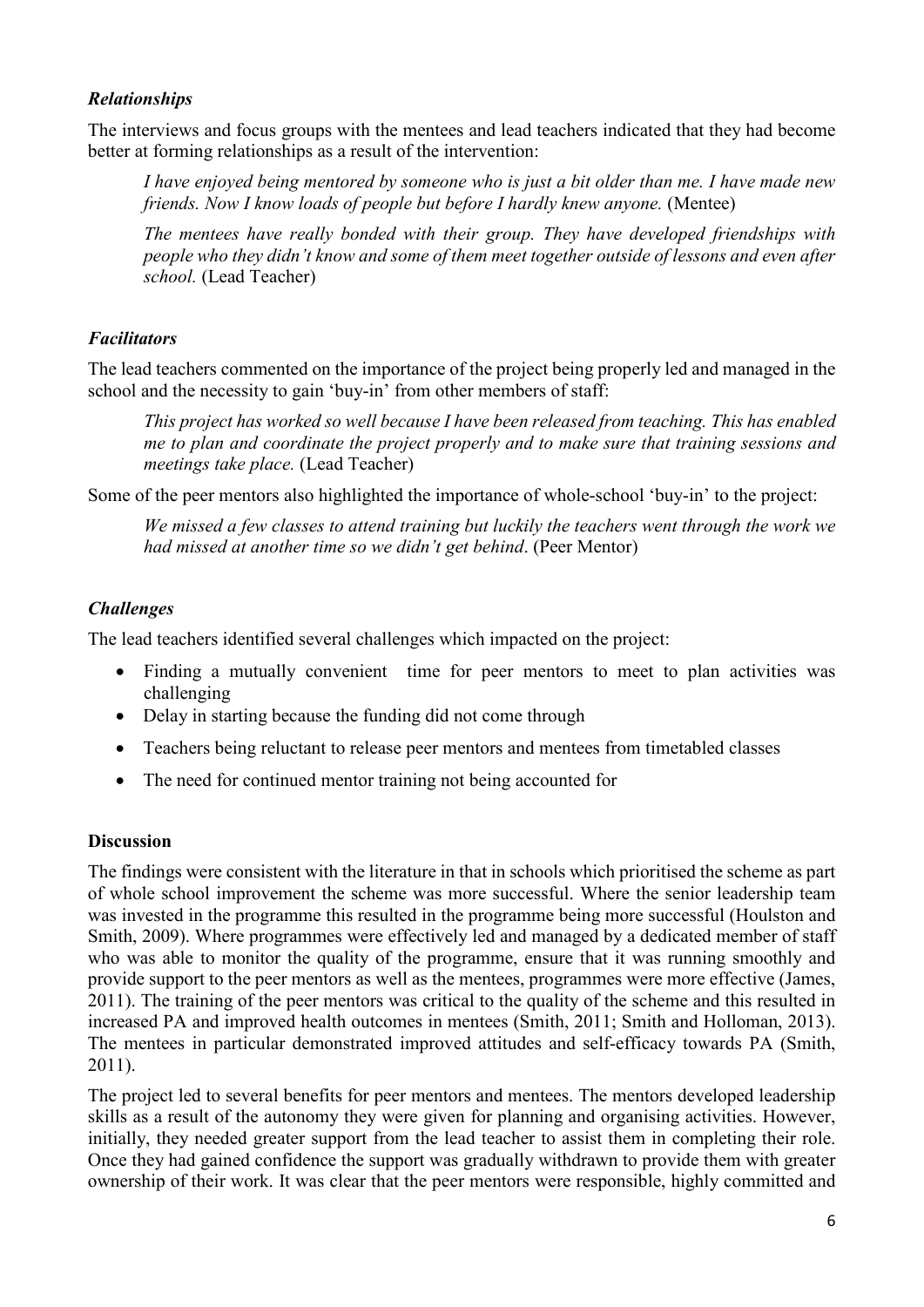conscientious. This has implications for the criteria which schools establish for recruiting peer mentors. It was also evident that some peer mentors experienced a change of identity. By the end of the project, some clearly saw themselves as future leaders within the children and young people's workforce. Whilst this project did not specifically explore identity development subsequent research could explore this aspect.

The mentees valued the project. They gained confidence, particularly in relation to forming social relationships. Their self-worth also improved. They enjoyed being mentored by a peer who was similar in age and they formed social networks which operated beyond the scope and remit of the project.

# **Conclusion**

The evaluation found evidence that the project did address inactivity, especially in the mentees who demonstrated increased levels of physical activity. The evaluation also provided some evidence that the project provided a safe environment where mentees could share their personal concerns and access valuable support in terms of mental health. Indeed, one of the main benefits of the project was reported to be the relationships that mentees and mentors established as a direct result of the project, especially with those they would not normally come in contact with. Further, there was evidence that some of these relationships would continue beyond the project. Mentees developed improved social confidence and were generally more positive after completing the intervention. Mentors developed leadership skills and greater empathy for their peers.

There are implications for schools wishing to replicate this project. Firstly, it is crucial that clear criteria are established by the school for recruiting peer mentors. They need to be able to demonstrate a good level of commitment and maturity. Secondly, training for peer mentors is essential so that they know how to establish relationships with mentees and how to manage their behaviour, how to deal with disclosures and when to refer cases to a teacher. They also need training in planning sessions and a bank of ideas for developing activities. Thirdly, the role of the lead teacher is critical to ensure that the project is properly led and managed. Additionally, a whole-school commitment to the intervention is essential to ensure that teachers are willing to release young people from classes to attend training sessions. For this reason, the intervention is best conducted with young people who are not taking high-stakes examinations.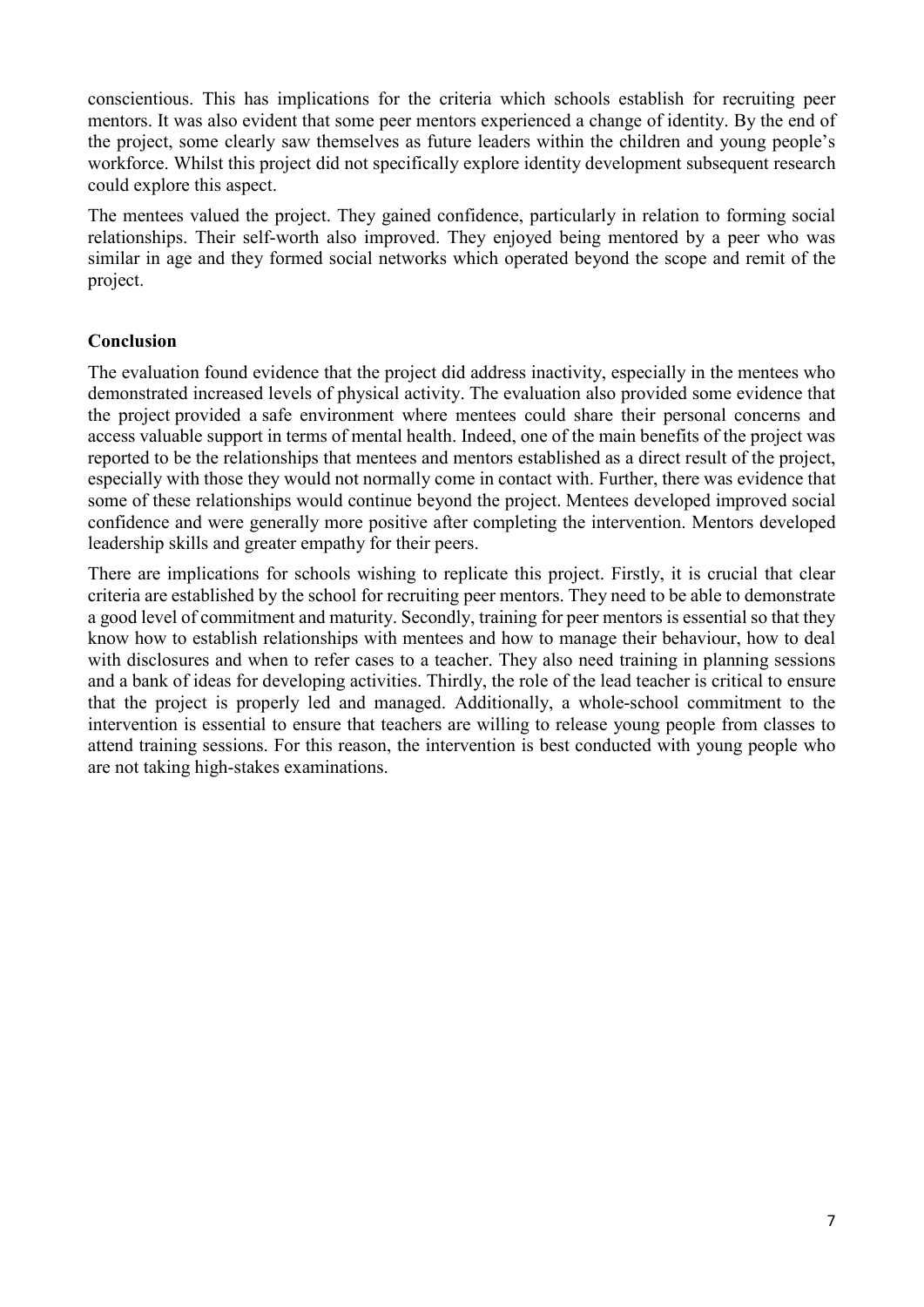# **References**

Active Healthy Kids Global Alliance https://www.activehealthykids.org/ [accessed 12.06.18].

BBC (14th May 2018) Sharp rise under-11s referred for mental health help, by Hannah Richardson, http://www.bbc.co.uk/news/education-44083625 [accessed 16.06.18].

Breslin, G., Fitzpatrick, B., Brennan, D., Shannon, S., Rafferty, R., O'Brien, W., Belton, S., Chambers, F., Haughey, T., McCullagh, D., Gormley, R., & Hanna, D. (2016) Physical activity and wellbeing of 8-9 year old children from social disadvantage: An all-Ireland approach to health, Mental Health and Physical Activity, 13 9-14.

Chekroud, S.R., Gueorguieva, R., Zheutlin, A. B., Paulus, M., Krumholz, H.M., Krystal, J. H.,

Chekroud, A.M. (2018), Association between physical exercise and mental health in 1·2 million individuals in the USA between 2011 and 2015: a cross-sectional study, The Lancet Psychiatry, 5(9):739-746.

Chen X, Sekine M, Hamanishi S, Wang H, Gaina A, Yamagami T, Kagamimori S. (2005) Lifestyles and health-related quality of life in Japanese school children: a cross-sectional study. Prev Med 2005; 40(6): 668–78. doi:10.1016/j.ypmed.2004.09.034.

Coleman, N., Sykes, W., and Groom, C. (2017), Peer support and children and young people's mental health: Research review, Department for Education.

Cowie, H. and Wallace, P. (2000) Peer Support in Action. London: Sage.

DfE/DoH (December 2017) Transforming Children and Young People's Mental Health Provision: a Green Paper, Crown Crown Copyright, https://assets.publishing.service.gov.uk/government/uploads/system/uploads/attachment\_data/file/6 64855/Transforming children and young people s mental health provision.pdf [accessed] 11.06.18].

Houlston, C. and Smith, P. (2009), The impact of a peer counselling scheme in an all-girl secondary school, British Journal of Educational Psychology, 79, 69-86.

James, A. (2011), The use and impact of peer support schemes in schools in the UK, and a comparison with use in Japan and South Korea, Goldsmiths, University of London.

Karcher, M. J. (2012). The cross-age mentoring program for children with adolescent mentors: Program manual. San Antonio, TX: Developmental Press.

Karcher, M. J., and Hansen, K. (2014). Mentoring activities and interactions. In D. L. DuBois & M. J. Karcher (Eds.), Handbook of youth mentoring (pp. 63–82). Thousand Oaks, CA: Sage.

MBF (2011), Peer Mentoring in Schools: A review of the evidence base of the benefits of peer mentoring in schools including findings from the MBF Outcomes Measurement Programme, 2010, Mentoring and Befriending Foundation, Manchester.

McMahon, Elaine; Corcoran, Paul; O'Regan, Grace; Keeley, Helen; Cannon, Mary; Carli, Vladimir; Wasserman, Camilla; Hadlaczky, Gergö; Sarchiapone, Marco; Apter, Alan; Balazs, Judit; Balint, Maria; Bobes, Julio; Brunner, Romuald; Cozman, Doina; Haring, Christian; Iosue, Miriam; Kaess, Michael; Kahn, Jean-Pierre; Nemes, Bogdan; · Tina Podlogar, Vita Poštuvan, Pilar Sáiz, Merike Sisask, Alexandra Tubiana, Peeter Värnik, Christina W. Hoven and Danuta Wasserman (2017) Physical activity in European adolescents and associations with anxiety, depression and well-being, European Child & Adolescent Psychiatry, Jan2017; 26(1): 111-122.

McManus, S., Bebbington. P., Jenkins. R, & Brugha, T. (eds.) (2016) Mental health and wellbeing in England: Adult Psychiatric Morbidity Survey 2014. Leeds: NHS Digital.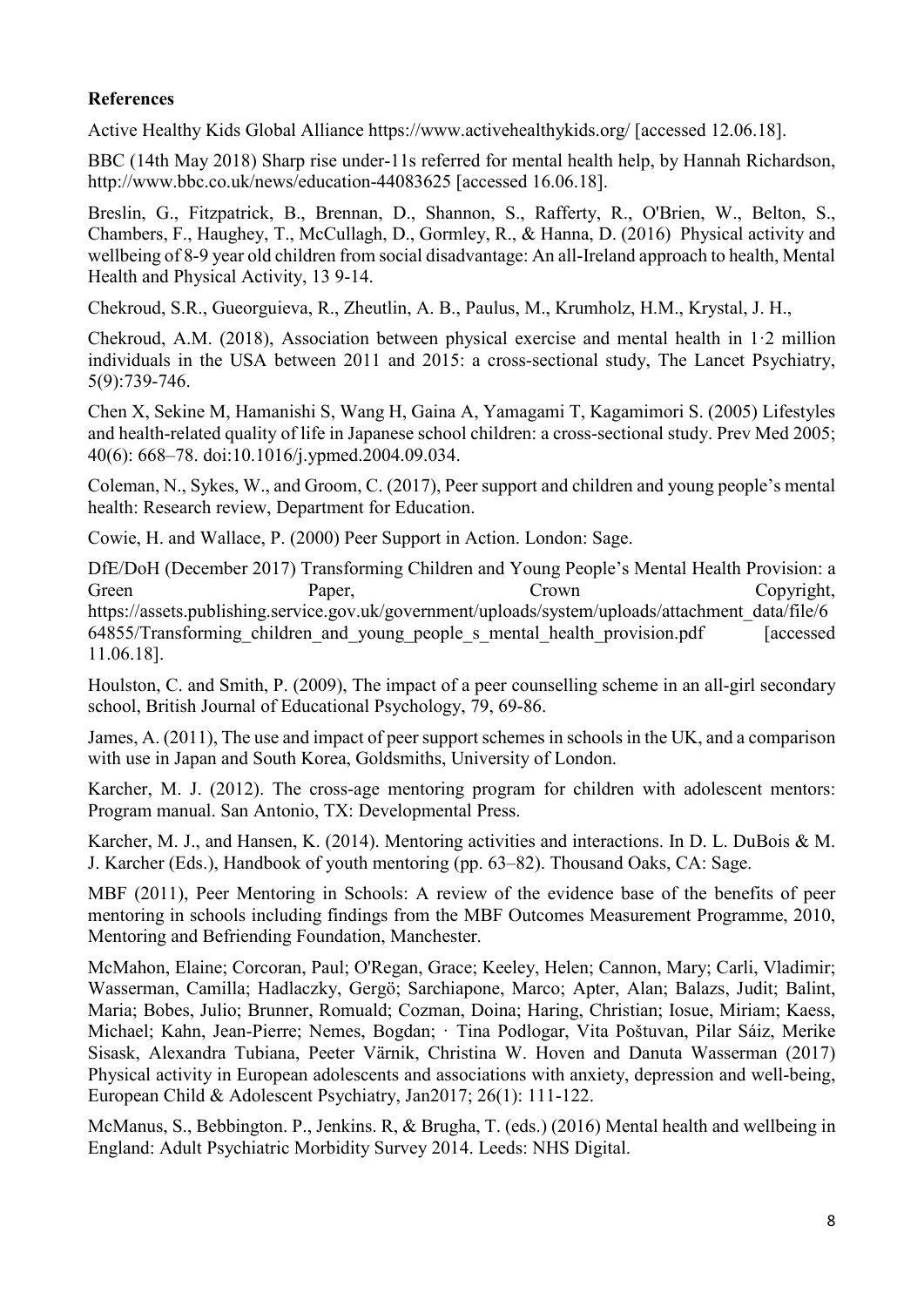Mental Health Foundation (MHF), (2016), Fundamental Facts About Mental Health 2016. Mental Health Foundation: London.

Mental Health Foundation (MHF), (2016). Poverty and mental health A review to inform the Joseph Rowntree Foundation's Anti-Poverty Strategy, MHF.

Parsons, C., Maras, P., Knowles, C., Bradshaw, V., Hollingworth, K. and Monteiro, H. (2008), Formalised Peer Mentoring Pilot Evaluation, DCSF Research Report No DCSFRR033.

Smith, L. H. (2011). Piloting the use of teen mentors to promote a healthy diet and physical activity among children in Appalachia. Journal for Specialists in Paediatric Nursing, 16, 16–26.

Smith, L. H., & Holloman, C. (2013). Comparing the effects of teen mentors to adult teachers on child lifestyle behaviors and health outcomes in Appalachia. Journal of School Nursing, 29, 386–396.

Smith, P. and Watson, D. (2004). Evaluation of the CHIPS (ChildLine in Partnership with Schools) programme. DfES Research report RR570.

Smith, L.H., and Petosa, R.L. (2016), A Structured Peer-Mentoring Method for Physical Activity Behavior Change Among Adolescents, The Journal of School Nursing, 2016, Vol. 32(5) 315-323.

Thorley, C. (2017) Not by degrees: Improving student mental health in the UK's universities, IPPR, London.

Tyler, R., Mannello, M., Mattingley, R., Roberts, C., Sage, Robert., Taylor, S. R., Ward, M., Williams, S. & Stratton, G. (2016) Results From Wales' 2016 Report Card on Physical Activity for Children and Youth: Is Wales Turning the Tide on Children's Inactivity? Journal of Physical Activity and Health, 2016, 13 (Suppl 2), S330 -S336.

Vella, S. A., Schranz, N. K., Davernc, M., Hardy, L. L., Hills, A. P., Morgan, P. J., Plotnikoff, R. C. & Tomkinson, G. (2016) The contribution of organised sports to physical activity in Australia: Results and directions from the Active Healthy Kids Australia 2014 Report Card on physical activity for children and young people, Journal of Science and Medicine in Sport 19, 407–412.

Weare, K. (2015), What works in promoting social and emotional wellbeing and responding to mental health problems in schools? Advice for schools and framework document, London: National Children's Bureau.

Weare, K. and Nind, M. (2011), Mental health promotion and problem prevention in schools: what does the evidence say? Health Promotion International, 26 (1): pp29–69.

World Health Organisation (WHO), (2014), Mental Health: a state of well-being, http://www.who.int/features/factfiles/mental\_health/en/ [accessed 08.08.18].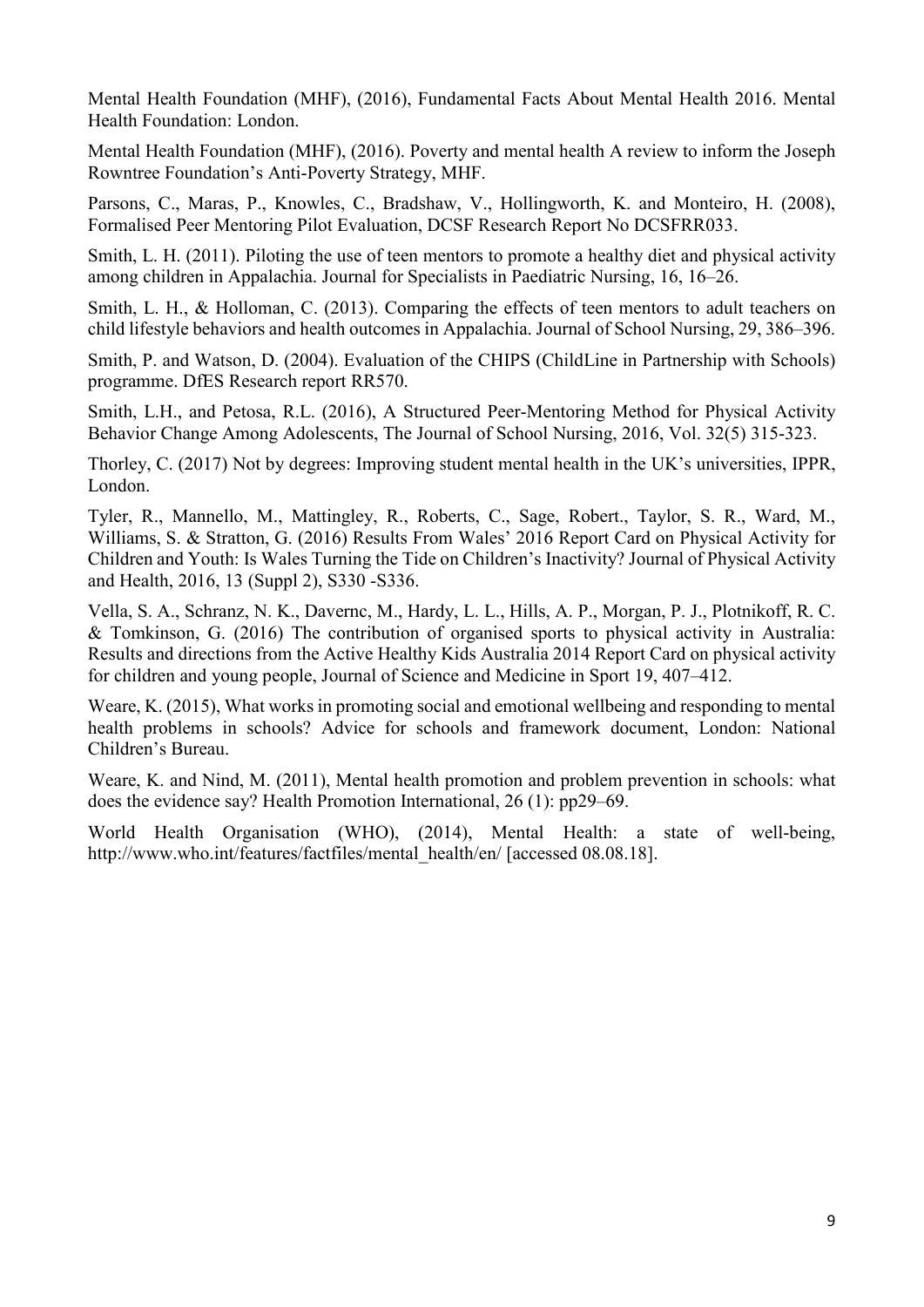# **Appendix 1: Qualitative data collection tools**

# **Post-project interview: Lead Teacher**

- 1. What aspects of the project worked well?
- 2. What worked less well?
- 3. How effectively did the young people engage in physical activity?
- 4. What were the outcomes of the project?

-on physical wellbeing? (how did the project influence levels of physical activity?)

-on social wellbeing?

-on mental wellbeing?

5. How will you ensure a sustainable commitment to using physical activity to prevent mental health problems?

6. How will you ensure that the school's commitment to physical activity is reflected in the school's culture and governance?

# **Post project Focus Group: Peer Mentors**

- 1. What parts of the project worked well?
- 2. What worked less well?
- 3. How do you think physical activity affects someone's mental health?
- 4. How has the project changed the amount of physical activity that you do? (Explore

whether or not they very active before taking part in the project)

- 5. How do you think being part of the project has changed your own mental wellbeing?
- 6. What social skills have you gained from the project?
- a. Explore their relationship with the nurture group and how this had/ or as not

developed and if it will continue.

- 7. What leadership skills have you gained?
- 8. Has the project improved your academic performance/ are you doing better at

school? How, Tell me about this.

9. What other skills have you gained from being part of the project that you will keep on using in the future?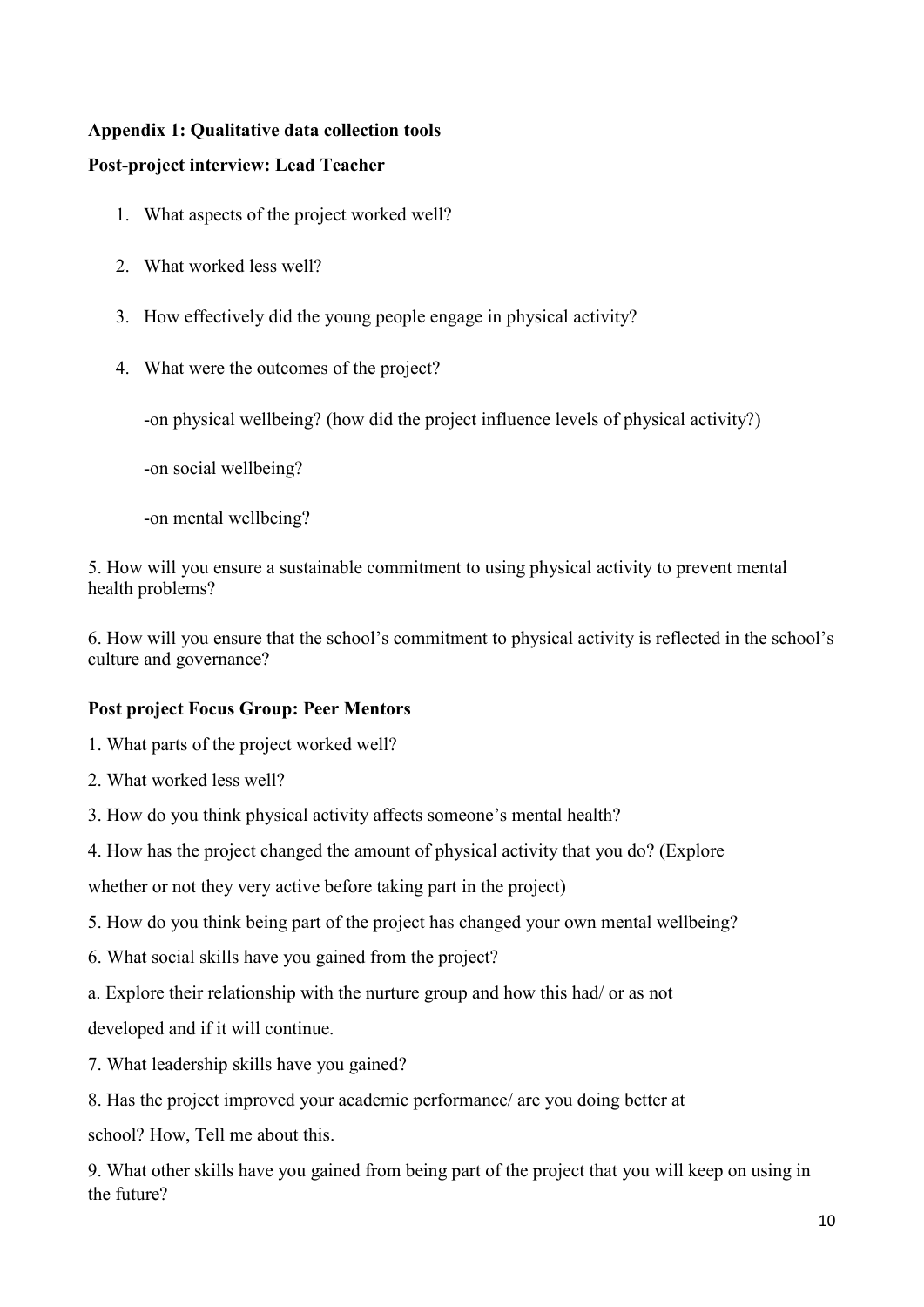- 10. How will you use your new skills?
- 11. What are your hopes for the future? (Explore: employment / modern apprenticeships / going to college / University…)
- 12. Do you think this project will improve your life in the future? Explore how.
- 13. What do you think makes a good peer mentor and why?
- 14. How should schools select peer mentors?
- 15. Would you take part in other mentoring projects and why?

## **Post-project Focus Group: Mentees**

- 1. What parts of the project worked well?
- 2. What worked less well?
- 3. How do you think physical activity affects someone's mental health?
- 4. How has the project changed the amount of physical activity that you do? (Explore whether or not they very active before taking part in the project)
- 5. How do you think being part of the project has changed your own mental wellbeing?
- 6. What social skills have you gained from the project?
- 7. Has the project helped to improve your academic performance / school work? How? Tell me about this.
- 8. What skills have you developed/learnt from being part of the project that you will continue to use in the future?
- 9. Do you think this project will improve your life in the future? Explore how.
- 10. What do you think makes a good peer mentor and why?
- 11. Did you each get out of the project what you wanted / thought you would get?
- 12. What are your hopes for the future? (Explore employment / modern apprenticeships / going to college / University…)

# **Individual Interviews: Mentees**

- 1. How do you feel about being on the project?
- 2. What did you enjoy most about being part of the project?
- 3. What did you find challenging or difficult about the project and what did you do about them?
- 4. How has the project changed your physical wellbeing?